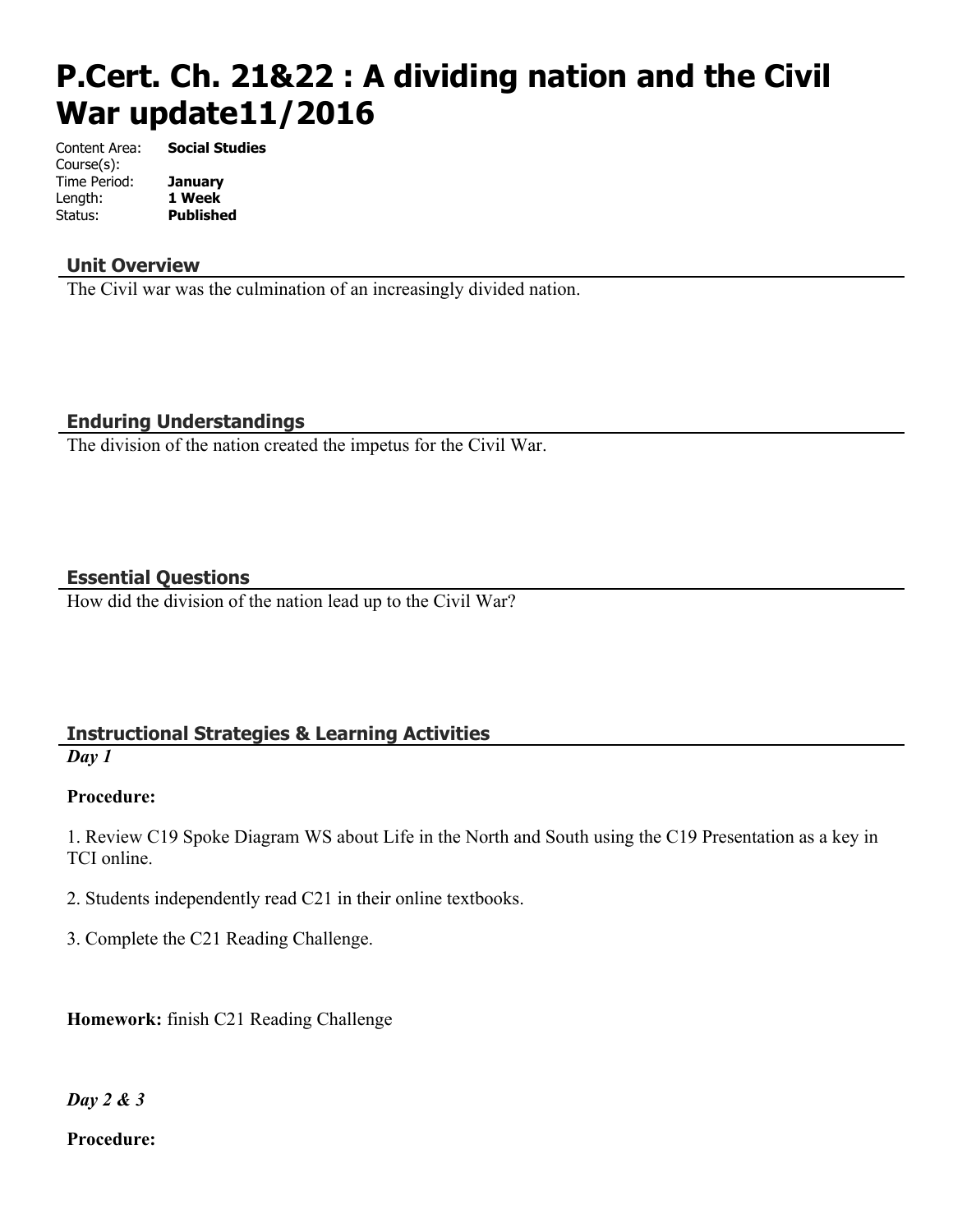1.Review C21 Reading Challenge (graded as a quiz).

2. View Leaders of the Civil War WS and discuss. (optional)

3. View *Images of the Civil War* DVD by the History Channel. Students take notes on the video of new information not learned previously.

4. Revise answers into sentences. Pair/share responses. Submit via Google Classroom.

5. View Civil War 150 on History.com and discuss.

#### **Homework:** none

# **Integration of 21st Century Themes and Career Exploration**

| CRP.K-12.CRP2  | Apply appropriate academic and technical skills.     |
|----------------|------------------------------------------------------|
| CRP.K-12.CRP4  | Communicate clearly and effectively and with reason. |
| CRP.K-12.CRP11 | Use technology to enhance productivity.              |

# **Technology Integration**

TCI.com images of the Civil War/History.com Civil War 150/History.com

Google classroom

# **Interdisciplinary Connections**

| LA.WHST.6-8.1 | Write arguments focused on discipline-specific content.                                                                                                              |
|---------------|----------------------------------------------------------------------------------------------------------------------------------------------------------------------|
| LA.RH.6-8.1   | Cite specific textual evidence to support analysis of primary and secondary sources.                                                                                 |
| LA.RH.6-8.2   | Determine the central ideas or information of a primary or secondary source; provide an<br>accurate summary of the source distinct from prior knowledge or opinions. |
| LA.WHST.6-8.2 | Write informative/explanatory texts, including the narration of historical events, scientific<br>procedures/experiments, or technical processes.                     |
| LA.RH.6-8.4   | Determine the meaning of words and phrases as they are used in a text, including                                                                                     |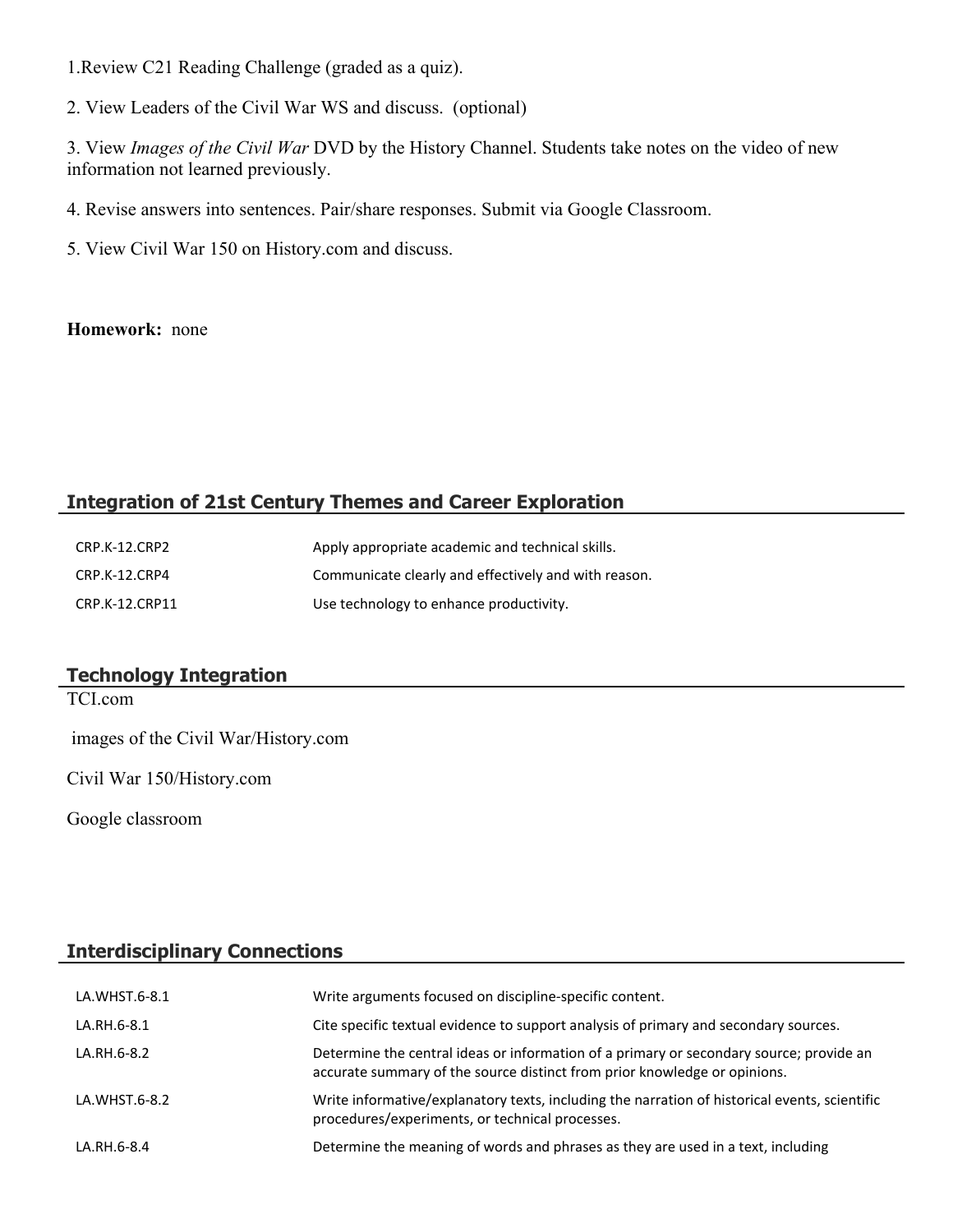|               | vocabulary specific to domains related to history/social studies.                                                                                                                                                                        |
|---------------|------------------------------------------------------------------------------------------------------------------------------------------------------------------------------------------------------------------------------------------|
| LA.RH.6-8.10  | By the end of grade 8, read and comprehend history/social studies texts in the grades 6-8<br>text complexity band independently and proficiently.                                                                                        |
| LA.WHST.6-8.4 | Produce clear and coherent writing in which the development, organization, voice, and<br>style are appropriate to task, purpose, and audience.                                                                                           |
| LA.WHST.6-8.5 | With some guidance and support from peers and adults, develop and strengthen writing<br>as needed by planning, revising, editing, rewriting, or trying a new approach, focusing on<br>how well purpose and audience have been addressed. |

### **Differentiation**

This is a short unit, differentiated as needed.

# **Modifications & Accommodations**

Individual IEP's and 504's will be utilized.

# **Benchmark Assessments**

Reading Challenge

notes

### **Formative Assessments**

See lesson plans above.

# **Summative Assessments**

See lesson plans above

### **Instructional Materials**

**Materials:** *History Alive* Text, C15 Reading Notes on TCI, Google Classroom, Surface Pro 2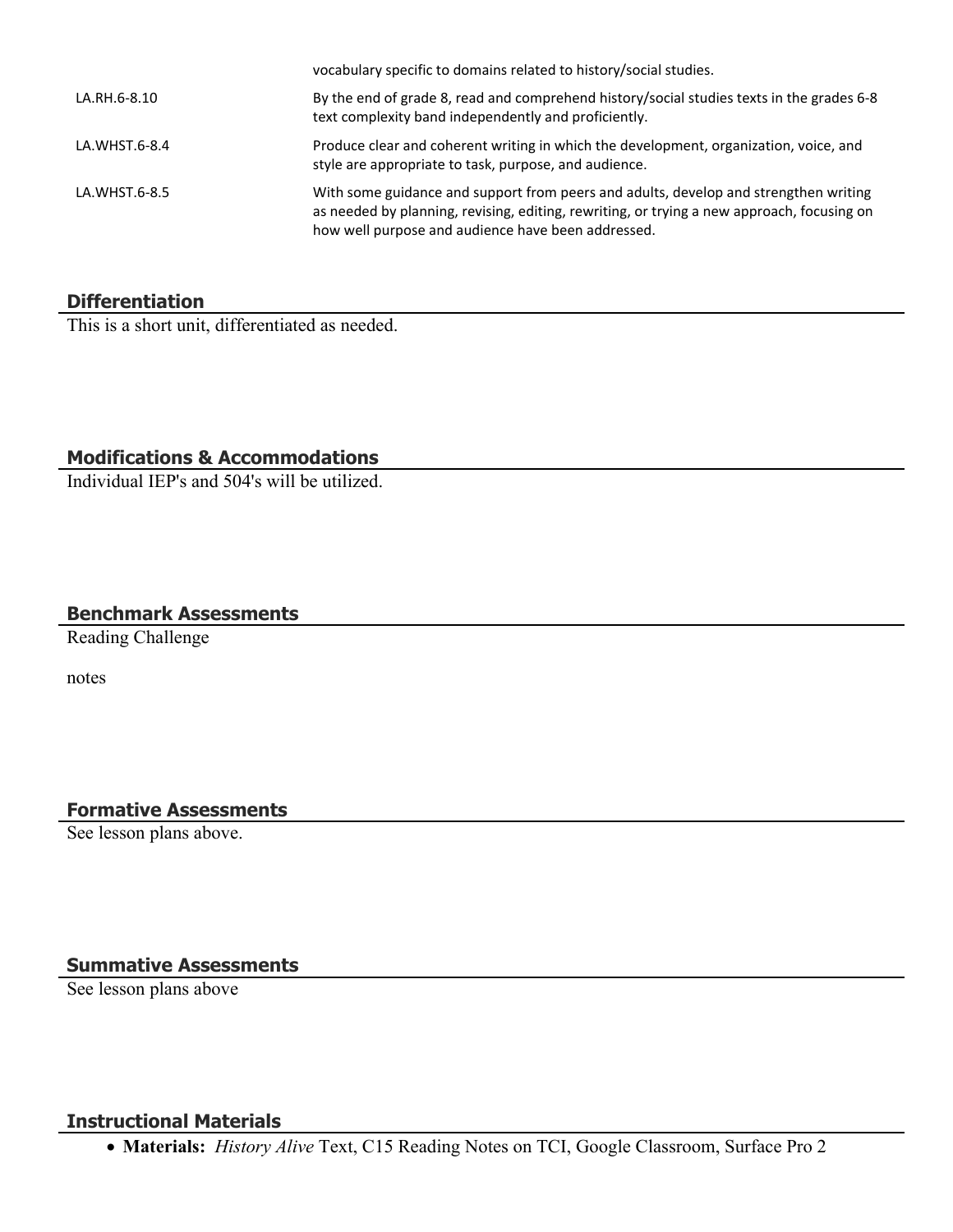### **Standards**

- **NJ.6-8.RH. Reading Standards for Literacy in History/Social Studies**
- **6-8.RH.5. Describe how a text presents information (e.g., sequentially, comparatively, causally).**
- **6-8.RH.10. By the end of grade 8, read and comprehend history/social studies texts in the grades 6-8 text complexity band independently and proficiently.**
- **NJ.SS.6.1.8. U.S. History: America in the World: All students will acquire the knowledge and skills to think analytically about how past and present interactions of people, cultures, and the environment shape the American heritage. Such knowledge and skills enable students to make informed decisions that reflect fundamental rights and core democratic values as productive citizens in local, national, and global communities.**
- **6.1.8.A. Civics, Government, and Human Rights**
- **6.1.8.A.2. Colonization and Settlement (1585-1763) The colonists adapted ideas from their European heritage and from Native American groups to develop new political and religious institutions and economic systems. The slave labor system and the loss of Native American lives had a lasting impact on the development of the United States and American culture.**
- **6.1.8.A.2.c. Explain how demographics (i.e., race, gender, and economic status) affected social, economic, and political opportunities during the Colonial era.**
- **6.1.8.A.4. Expansion and Reform (1801-1861) Westward movement, industrial growth, increased immigration, the expansion of slavery, and the development of transportation systems increased regional tensions.**
- **6.1.8.A.4.a. Explain the changes in America's relationships with other nations by analyzing policies, treaties, tariffs, and agreements.**
- **6.1.8.A.4.b. Analyze how the concept of Manifest Destiny influenced the acquisition of land through annexation, diplomacy, and war.**
- **6.1.8.B. Geography, People, and the Environment**
- **6.1.8.B.3. Revolution and the New Nation (1754-1820s) Disputes over political authority and economic issues contributed to a movement for independence in the colonies. The fundamental principles of the United States Constitution serve as the foundation of the United States government today.**
- **6.1.8.B.3.a. Assess how conflicts and alliances among European countries and Native American groups impacted the expansion of the American colonies.**
- **6.1.8.B.4. Expansion and Reform (1801-1861) Westward movement, industrial growth, increased immigration, the expansion of slavery, and the development of transportation systems increased regional tensions.**
- **6.1.8.B.4.b. Map territorial expansion and settlement, as well as the locations of conflicts with and resettlement of Native Americans.**
- **6.1.8.C. Economics, Innovation, and Technology**
- **6.1.8.C.4. Expansion and Reform (1801-1861) Westward movement, industrial growth, increased immigration, the expansion of slavery, and the development of transportation systems increased regional tensions.**
- **6.1.8.C.4.c. Analyze how technological innovations affected the status and social class of different groups of people, and explain the outcomes that resulted.**
- **6.1.8.D. History, Culture, and Perspectives**
- **6.1.8.D.4. Expansion and Reform (1801-1861) Westward movement, industrial growth, increased immigration, the expansion of slavery, and the development of transportation systems increased regional tensions.**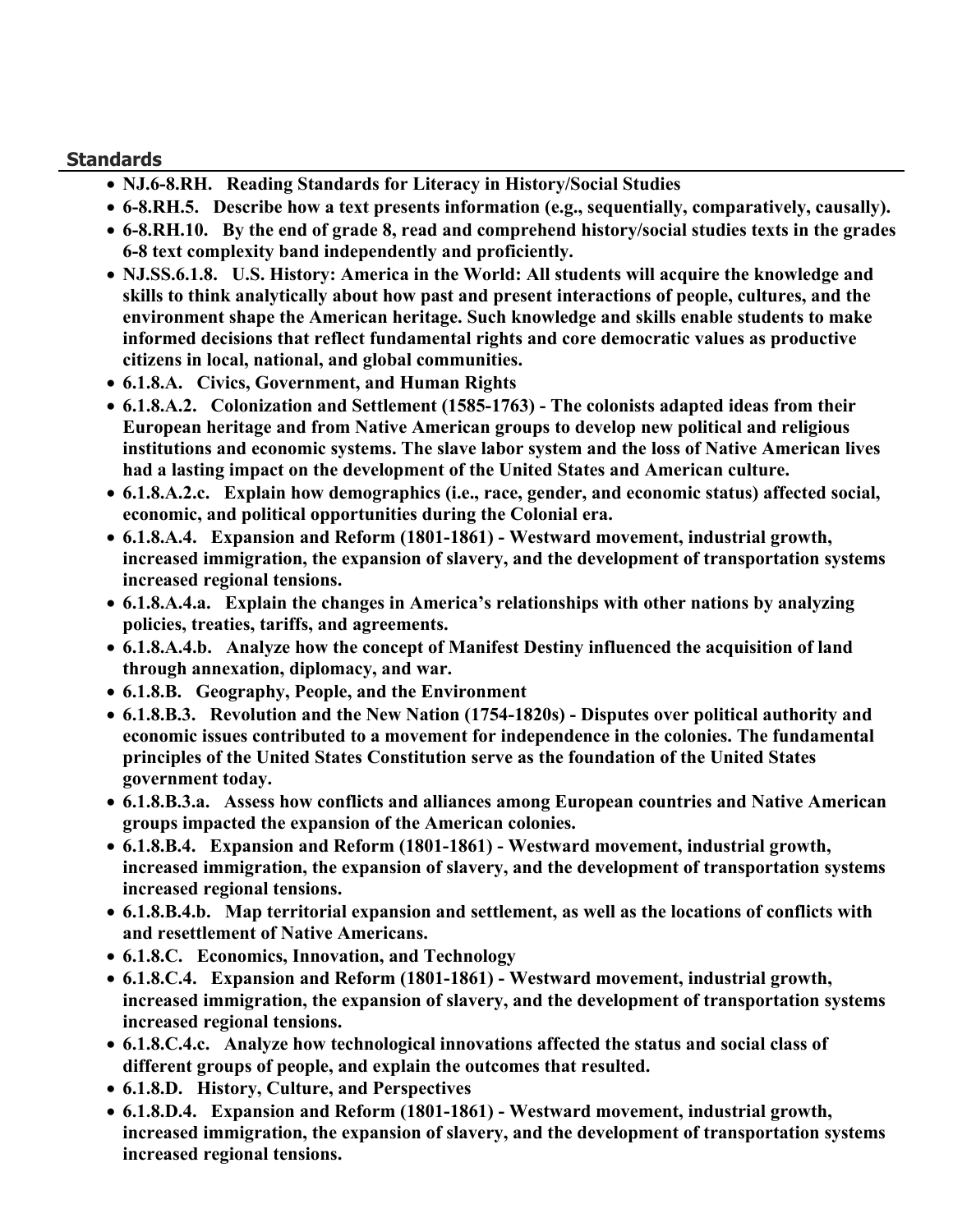- **6.1.8.D.4.a. Analyze the push-pull factors that led to increases in immigration, and explain why ethnic and cultural conflicts resulted.**
- **6.1.8.D.4.b. Describe efforts to reform education, women's rights, slavery, and other issues during the Antebellum period.**
- **6.1.8.D.5. Civil War and Reconstruction (1850-1877) The Civil War resulted from complex regional differences involving political, economic, and social issues, as well as different views on slavery. The Civil War and Reconstruction had a lasting impact on the development of the United States.**
- **6.1.8.D.5.a. Prioritize the causes and events that led to the Civil War from different perspectives.**
- **6-8.RH.1. Cite specific textual evidence to support analysis of primary and secondary sources.**
- **6-8.RH.2. Determine the central ideas or information of a primary or secondary source; provide an accurate summary of the source distinct from prior knowledge or opinions.**
- **6-8.RH.4. Determine the meaning of words and phrases as they are used in a text, including vocabulary specific to domains related to history/social studies.**
- **6-8.RH.5. Describe how a text presents information (e.g., sequentially, comparatively, causally).**
- **6-8.RH.7. Integrate visual information (e.g., in charts, graphs, photographs, videos, or maps) with other information in print and digital texts.**
- **6-8.RH.8. Distinguish among fact, opinion, and reasoned judgment in a text.**
- **6-8.RH.9. Analyze the relationship between a primary and secondary source on the same topic.**
- **6-8.RH.10. By the end of grade 8, read and comprehend history/social studies texts in the grades 6-8 text complexity band independently and proficiently.**
- **NJ.6-8.WHST. Writing Standards for Literacy in History/Social Studies**
- **Text Types and Purposes**
- **6-8.WHST.1. Write arguments focused on discipline-specific content.**
- **6-8.WHST.1.c. Use words, phrases, and clauses to create cohesion and clarify the relationships among claim(s), counterclaims, reasons, and evidence.**
- **6-8.WHST.1.d. Establish and maintain a formal style.**
- **6-8.WHST.1.e. Provide a concluding statement or section that follows from and supports the argument presented.**
- **6-8.WHST.2. Write informative/explanatory texts, including the narration of historical events, scientific procedures/ experiments, or technical processes.**
- **6-8.WHST.2.a. Introduce a topic clearly, previewing what is to follow; organize ideas, concepts, and information into broader categories as appropriate to achieving purpose; include formatting (e.g., headings), graphics (e.g., charts, tables), and multimedia when useful to aiding comprehension.**
- **6-8.WHST.2.b. Develop the topic with relevant, well-chosen facts, definitions, concrete details, quotations, or other information and examples.**
- **6-8.WHST.2.c. Use appropriate and varied transitions to create cohesion and clarify the relationships among ideas and concepts.**
- **6-8.WHST.2.d. Use precise language and domain-specific vocabulary to inform about or explain the topic.**
- **6-8.WHST.2.e. Establish and maintain a formal style and objective tone.**
- **6-8.WHST.2.f. Provide a concluding statement or section that follows from and supports the information or explanation presented.**
- **6-8.WHST.3. (See note; not applicable as a separate requirement)**
- **6-8.WHST.3.a. Note: Students' narrative skills continue to grow in these grades. The Standards require that students be able to incorporate narrative elements effectively into arguments and informative/explanatory texts. In history/social studies, students must be able to incorporate narrative accounts into their analyses of individuals or events of historical import.**